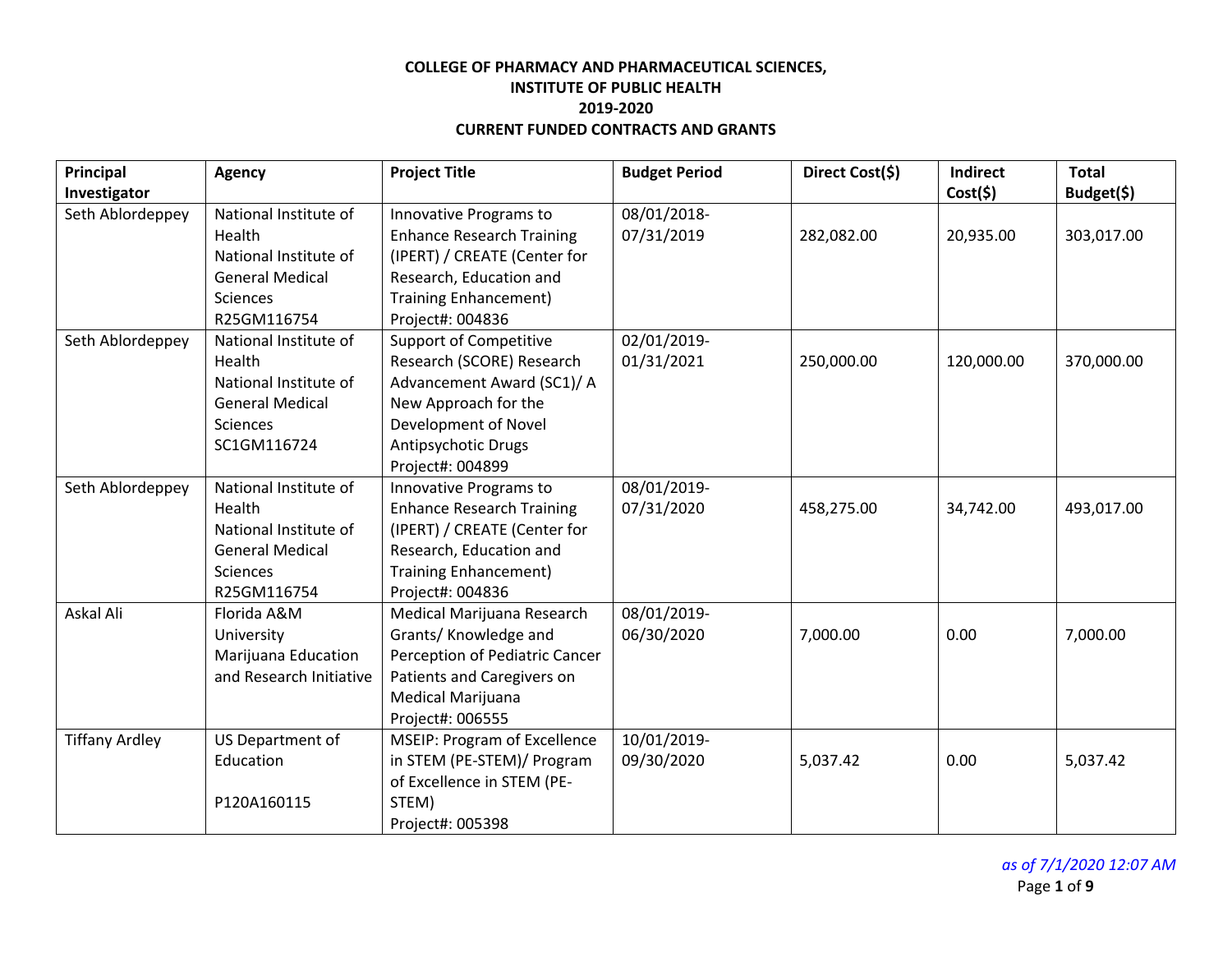| Chenita Carter  | <b>Centers for Disease</b> | Request for Proposal - Mini       | $\overline{\phantom{0}}$ |              |      |              |
|-----------------|----------------------------|-----------------------------------|--------------------------|--------------|------|--------------|
|                 | Control                    | Grant Opportunity/                |                          | 0.00         | 0.00 | 0.00         |
|                 | Department of Health       | <b>Community Health Asthma</b>    |                          |              |      |              |
|                 |                            | Management Program                |                          |              |      |              |
|                 |                            | (CHAMP)                           |                          |              |      |              |
|                 |                            | Project#:                         |                          |              |      |              |
| Yussif Dokurugu | <b>Centers for Disease</b> | National Association of County    | 05/03/2019-              |              |      |              |
| Clyde Brown     | Control                    | and City Health Officials         | 07/31/2019               | 7,160.00     | 0.00 | 7,160.00     |
|                 | Department of Health       | Fellowship/CONTRACT#              |                          |              |      |              |
|                 | NU38OT000306-01            | 2019-020503: Evaluation of        |                          |              |      |              |
|                 |                            | <b>Biological False Positive</b>  |                          |              |      |              |
|                 |                            | Syphilis Results and Treatment    |                          |              |      |              |
|                 |                            | Verification of Private Provider  |                          |              |      |              |
|                 |                            | Chlamydia and Gonorrhea           |                          |              |      |              |
|                 |                            | Infections to Inform Public       |                          |              |      |              |
|                 |                            | <b>Health Practice</b>            |                          |              |      |              |
|                 |                            | Project#: 006278                  |                          |              |      |              |
| John Early      | US Department of           | <b>Strengthening Historically</b> | 10/01/2018-              |              |      |              |
|                 | Education                  | <b>Black Graduate School</b>      | 09/30/2019               | 1,468,949.00 | 0.00 | 1,468,949.00 |
|                 |                            | Programs Title III/T3-            |                          |              |      |              |
|                 |                            | Pharmacy Program                  |                          |              |      |              |
|                 |                            | Project#: 004564                  |                          |              |      |              |
| John Early      | US Department of           | T3-HBCU Strengthening             | 10/01/2019-              |              |      |              |
|                 | Education                  | Grant/Graduate Program/T3-        | 09/30/2020               | 1,572,037.00 | 0.00 | 1,572,037.00 |
|                 |                            | Pharmacy Program                  |                          |              |      |              |
|                 |                            | Project#: 006440                  |                          |              |      |              |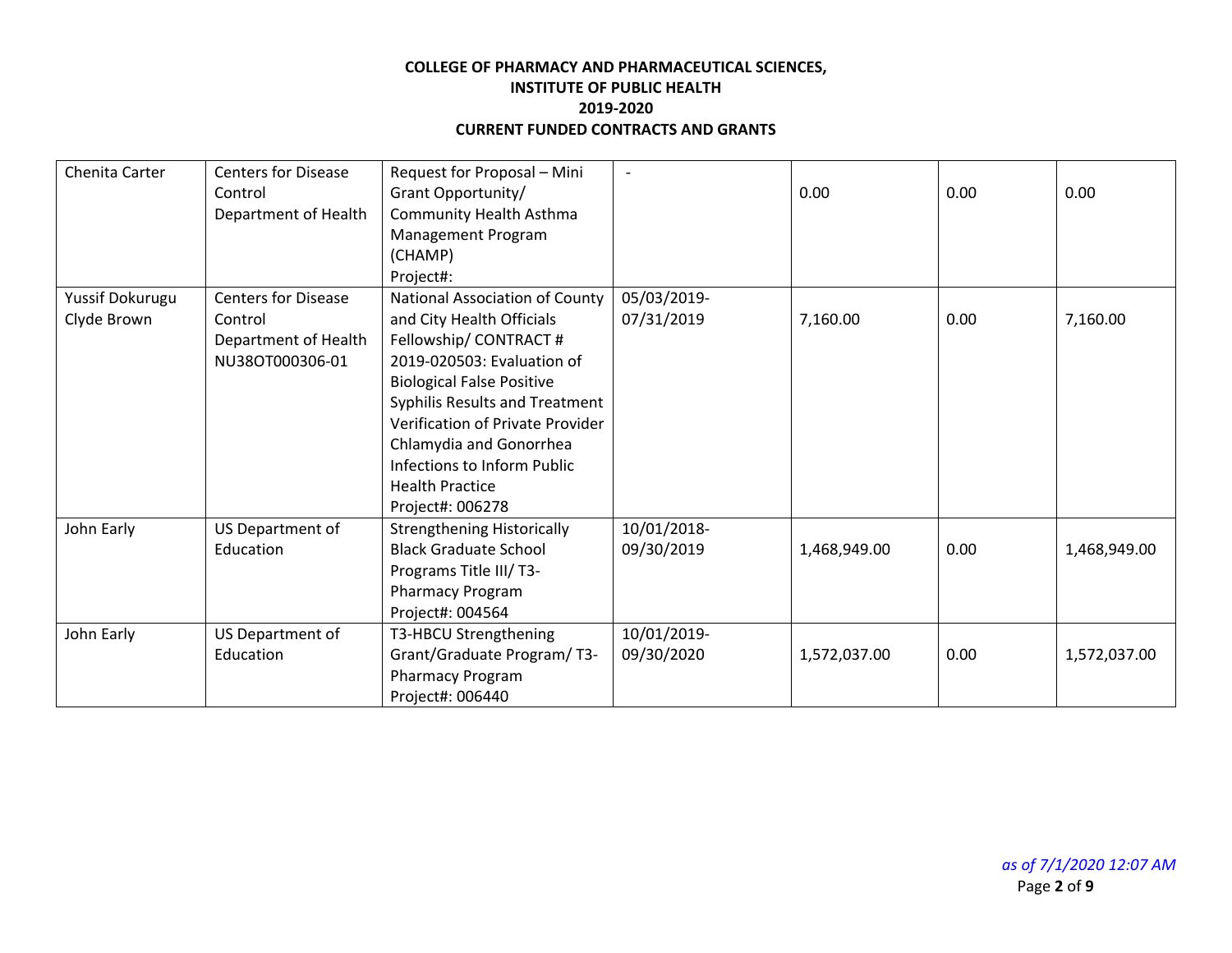| <b>Frank Emanuel</b> | Department of Health   | <b>Development of Clinical</b>    | 07/01/2019- |            |           |            |
|----------------------|------------------------|-----------------------------------|-------------|------------|-----------|------------|
|                      | <b>Duval County</b>    | Services at the Duval County      | 08/31/2019  | 36,666.67  | 1,833.33  | 38,500.00  |
|                      |                        | Health Department/                |             |            |           |            |
|                      |                        | Development of Clinical           |             |            |           |            |
|                      |                        | Services at the Duval County      |             |            |           |            |
|                      |                        | <b>Health Department</b>          |             |            |           |            |
|                      |                        | Project#: 006168                  |             |            |           |            |
| <b>Frank Emanuel</b> | Department of Health   | Development of Clinical           | 09/01/2019- |            |           |            |
|                      | <b>Duval County</b>    | Services at the Duval County      | 09/30/2019  | 36,666.67  | 1,833.33  | 38,500.00  |
|                      |                        | Health Department/                |             |            |           |            |
|                      |                        | Development of Clinical           |             |            |           |            |
|                      |                        | Services at the Duval County      |             |            |           |            |
|                      |                        | <b>Health Department</b>          |             |            |           |            |
|                      |                        | Project#: 006168                  |             |            |           |            |
| <b>Frank Emanuel</b> | Department of Health   | Development of Clinical           | 11/01/2019- |            |           |            |
|                      | <b>Duval County</b>    | Services at the Duval County      | 09/30/2020  | 148,500.00 | 21,750.08 | 170,250.08 |
|                      |                        | Health Department/                |             |            |           |            |
|                      |                        | Management of Clinical            |             |            |           |            |
|                      |                        | Services at the Duval County      |             |            |           |            |
|                      |                        | <b>Health Department (Current</b> |             |            |           |            |
|                      |                        | Project 001145-Acct# 0000-        |             |            |           |            |
|                      |                        | 825-19)                           |             |            |           |            |
|                      |                        | Project#: 006648                  |             |            |           |            |
| Carl Goodman         | National Institute of  | Bridges to the Baccalaureate      | 06/01/2019- |            |           |            |
|                      | Health                 | Program in the BioMedical         | 05/31/2020  | 0.00       | 0.00      | 0.00       |
|                      | National Institute of  | Sciences/ at Florida A&M          |             |            |           |            |
|                      | <b>General Medical</b> | University                        |             |            |           |            |
|                      | <b>Sciences</b>        | Project#: 004320                  |             |            |           |            |
|                      | R25GM107777            |                                   |             |            |           |            |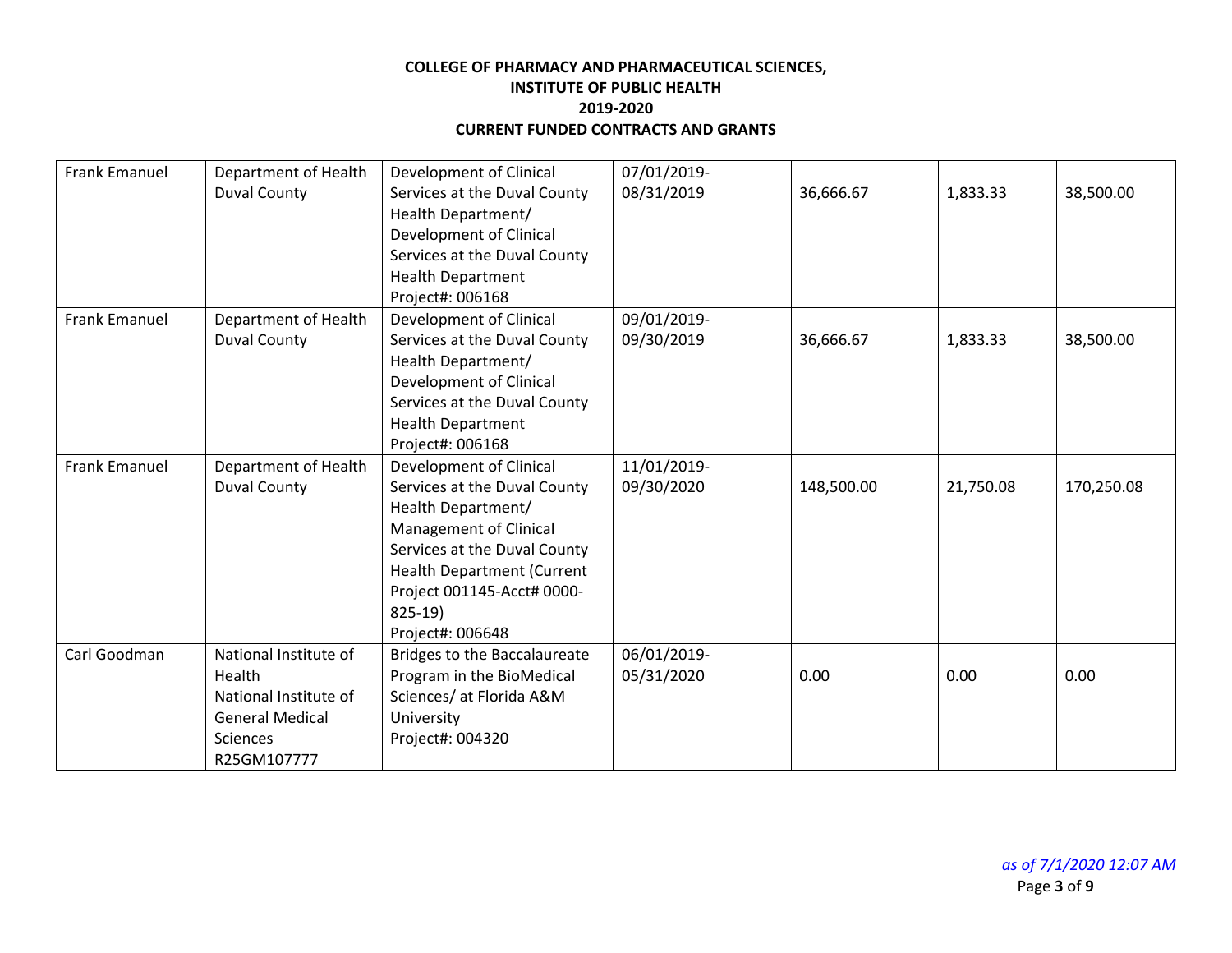| Cynthia Harris   | <b>Health Equity</b><br><b>Research Institute</b><br>(HERI) Florida<br><b>Florida State</b><br>University                 | Florida Health Equity Research<br>Institute (HERI)/ HERI<br><b>Education and Training</b><br>Project#: 006191                              | 07/20/2018-<br>01/31/2020 | 30,000.00  | 0.00      | 30,000.00  |
|------------------|---------------------------------------------------------------------------------------------------------------------------|--------------------------------------------------------------------------------------------------------------------------------------------|---------------------------|------------|-----------|------------|
| Cynthia Harris   | National Institute of<br>Health<br>Health Resources &<br>Services<br>Administration<br>UB6HP31680                         | <b>Public Health Training Center</b><br>Program/ Region VI LPS Public<br><b>Health Training Centers</b><br>Project#: 006187                | 07/01/2019-<br>06/30/2020 | 11,574.00  | 926.00    | 12,500.00  |
| Nazarius Lamango | National Institute of<br>Health<br>National Institute of<br><b>General Medical</b><br><b>Sciences</b><br>SC1CA190505      | Minority Biomedical Research<br>Support/Disrupting<br>polyisoprenylated protein<br>function for lung cancer<br>therapy<br>Project#: 004189 | 09/01/2017-<br>08/31/2019 | 0.00       | 0.00      | 0.00       |
| Eun-Sook Lee     | National Institute of<br>Health<br>National Institute of<br><b>Environmental Health</b><br>Sciences<br>R01ES024756        | Grant Transfer/ Mechanism of<br>manganese-induced<br>impairment of astrocytic<br>glutamate transporters<br>Project#: 005433                | 07/01/2019-<br>06/30/2020 | 242,060.00 | 77,250.00 | 319,310.00 |
| Eun-Sook Lee     | National Institute of<br>Health<br>National Institute of<br><b>Environmental Health</b><br><b>Sciences</b><br>R01ES024756 | Administrative Supplement/<br>Mechanism of manganese-<br>induced impairment of<br>astrocytic glutamate<br>transporters<br>Project#: 006193 | 07/01/2019-<br>06/30/2020 | 62,700.00  | 30,096.00 | 92,796.00  |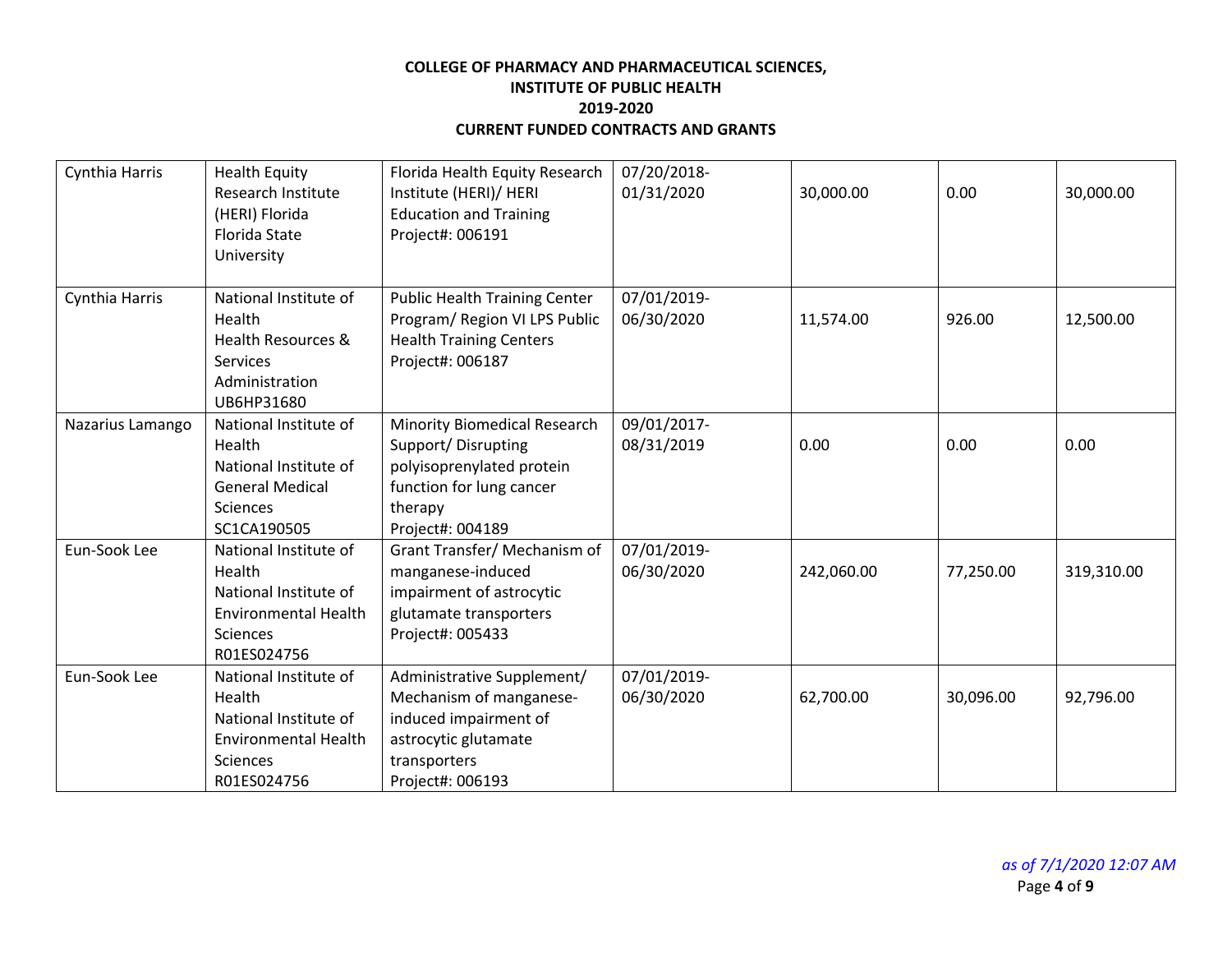| John Luque<br>Arinzechukwu<br>Nkemdirim-Okere             | Florida A&M<br>University<br>Marijuana Education<br>and Research Initiative                                                | Medical Marijuana Research<br>Grants/ Mixed Methods Study<br>of Medical Marijuana Use<br><b>Among Minority Patients</b><br>Project#: 006554                                                                                                                                     | 08/01/2019-<br>06/30/2020 | 7,000.00  | 0.00     | 7,000.00  |
|-----------------------------------------------------------|----------------------------------------------------------------------------------------------------------------------------|---------------------------------------------------------------------------------------------------------------------------------------------------------------------------------------------------------------------------------------------------------------------------------|---------------------------|-----------|----------|-----------|
| John Luque                                                | <b>Centers for Disease</b><br>Control<br>National Institute for<br><b>Occupational Safety</b><br>and Health<br>U540H011230 | <b>Centers for Agricultural Safety</b><br>and Health/ Pilot study of<br>mobile app monitoring to<br>prevent heat-related<br>symptoms among Hispanic<br>farmworkers                                                                                                              | 09/30/2018-<br>09/29/2019 | 14,783.18 | 7,095.93 | 21,879.11 |
| Arinzechukwu<br>Nkemdirim-Okere<br>Ukamaka Dike-<br>Smith | <b>ASHP Foundation</b>                                                                                                     | Project#: 006359<br><b>Pharmacy Practice</b><br><b>Advancement Demonstration</b><br>Grants/ An evaluation of the<br>clinical impact of pharmacist<br>implementation of<br>antimicrobial stewardship<br>program in an urgent care<br>setting: A pilot study.<br>Project#: 006396 | 07/01/2019-<br>06/30/2020 | 69,444.00 | 5,556.00 | 75,000.00 |
| Arinzechukwu<br>Nkemdirim-Okere<br>Ukamaka Dike-<br>Smith | <b>ASHP Foundation</b>                                                                                                     | <b>Pharmacy Practice</b><br><b>Advancement Demonstration</b><br>Grants/ An evaluation of the<br>clinical impact of pharmacist<br>implementation of<br>antimicrobial stewardship<br>program in an urgent care<br>setting: A pilot study.<br>Project#: 006396                     | 07/01/2020-<br>05/31/2021 | 0.00      | 0.00     | 0.00      |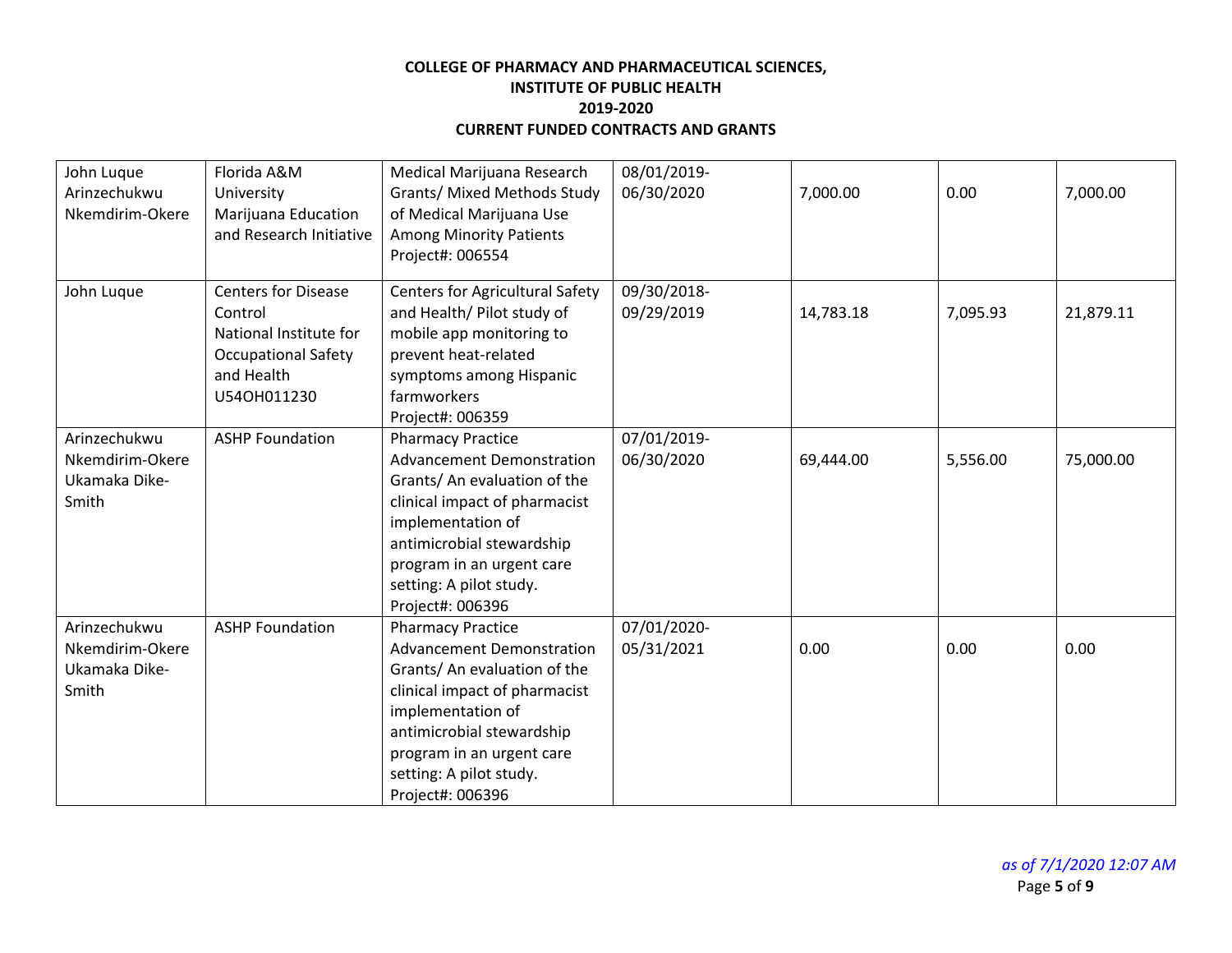| Arinzechukwu       | <b>Centers for Disease</b> | Innovative State and Local          | 09/05/2019- |            |            |              |
|--------------------|----------------------------|-------------------------------------|-------------|------------|------------|--------------|
| Nkemdirim-Okere    | Control                    | Public Health Strategies to         | 09/30/2019  | 13,636.00  | 1,364.00   | 15,000.00    |
|                    | Department of Health       | prevent and Manage Diabetes         |             |            |            |              |
|                    |                            | and Heart Disease and Stroke/       |             |            |            |              |
|                    |                            | Subcontract: DOH-MTM                |             |            |            |              |
|                    |                            | Planning                            |             |            |            |              |
|                    |                            | Project#: 006573                    |             |            |            |              |
| Arinzechukwu       | <b>Centers for Disease</b> | Innovative State and Local          | 11/07/2019- |            |            |              |
| Nkemdirim-Okere    | Control                    | Public Health Strategies to         | 06/30/2020  | 53,701.00  | 5,299.00   | 59,000.00    |
|                    | Department of Health       | prevent and Manage Diabetes         |             |            |            |              |
|                    |                            | and Heart Disease and Stroke/       |             |            |            |              |
|                    |                            | Subcontract: DOH-MTM                |             |            |            |              |
|                    |                            | Implementation                      |             |            |            |              |
|                    |                            | Project#: 006628                    |             |            |            |              |
| <b>Renee Reams</b> | National Institute of      | <b>Feasibility Studies to Build</b> | 09/01/2017- |            |            |              |
| Cynthia Harris     | Health                     | Collaborative Partnerships in       | 08/31/2019  | 116,001.00 | 55,680.00  | 171,681.00   |
|                    | <b>National Cancer</b>     | Cancer Research / (1 of 2)          |             |            |            |              |
|                    | Institute                  | <b>Florida Minority Cancer</b>      |             |            |            |              |
|                    | P20CA192990                | Research & Training Center:         |             |            |            |              |
|                    |                            | <b>Feasibility Studies</b>          |             |            |            |              |
|                    |                            | Project#: 004623                    |             |            |            |              |
| <b>Renee Reams</b> | National Institute of      | <b>Comprehensive Partnerships</b>   | 09/19/2018- |            |            |              |
| Kinfe Redda        | Health                     | to Advance Cancer Health            | 08/31/2019  | 691,668.00 | 317,113.00 | 1,008,781.00 |
|                    | <b>National Cancer</b>     | Equity(CPACHE)/ 1/3 Florida-        |             |            |            |              |
|                    | Institute                  | California Cancer Research,         |             |            |            |              |
|                    | U54CA233396                | <b>Education and</b>                |             |            |            |              |
|                    |                            | Engagement(CaRE2) Health            |             |            |            |              |
|                    |                            | <b>Equity Center</b>                |             |            |            |              |
|                    |                            | Project#: 005956                    |             |            |            |              |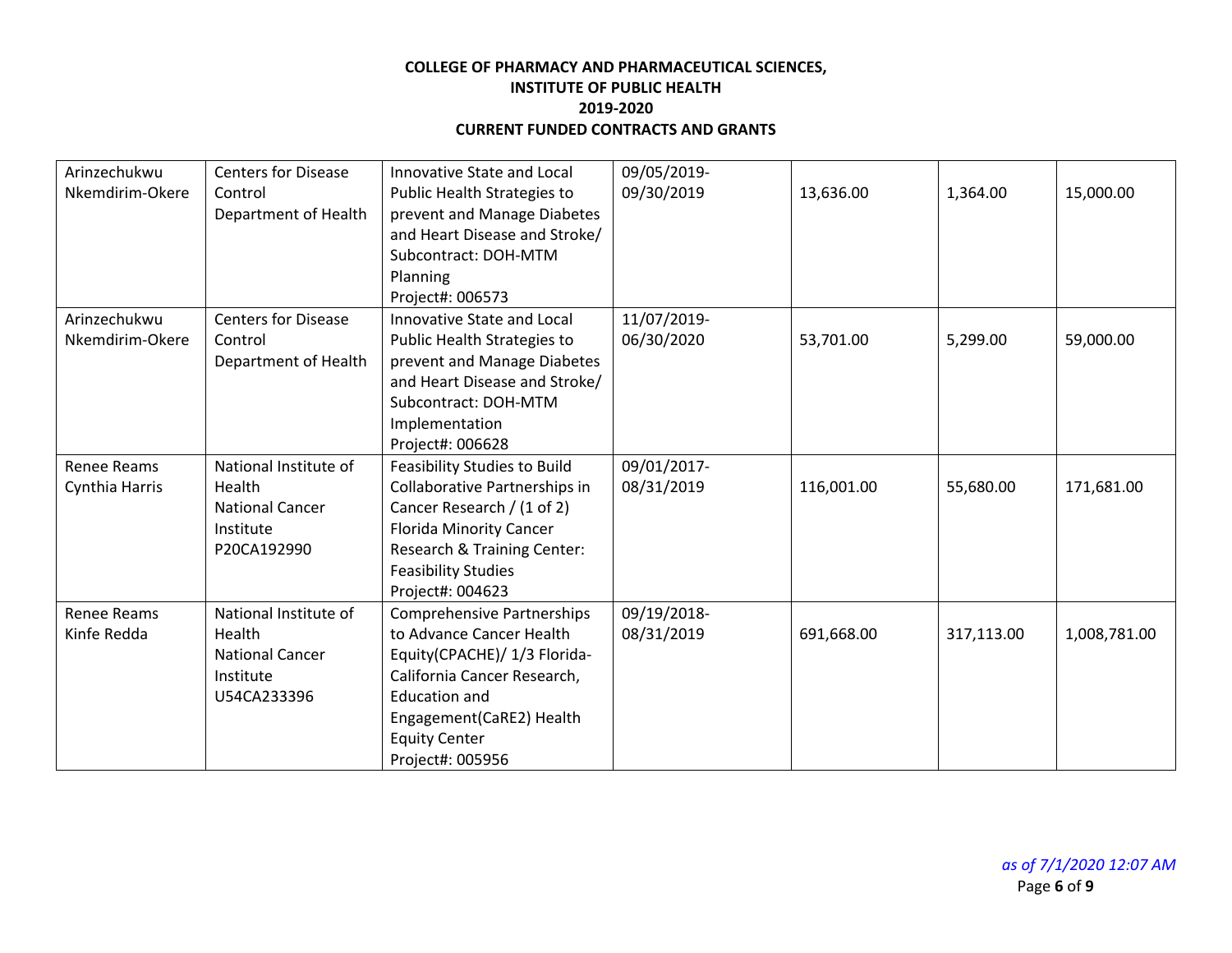| Renee Reams     | National Institute of   | <b>Comprehensive Partnerships</b> | 09/01/2019- |            |            |            |
|-----------------|-------------------------|-----------------------------------|-------------|------------|------------|------------|
| Kinfe Redda     | Health                  | to Advance Cancer Health          | 08/31/2020  | 670,913.00 | 307,061.00 | 977,974.00 |
|                 | <b>National Cancer</b>  | Equity(CPACHE)/ 1/3 Florida-      |             |            |            |            |
|                 | Institute               | California Cancer Research,       |             |            |            |            |
|                 | U54CA233396             | <b>Education and</b>              |             |            |            |            |
|                 |                         | Engagement(CaRE2) Health          |             |            |            |            |
|                 |                         | <b>Equity Center</b>              |             |            |            |            |
|                 |                         | Project#: 005956                  |             |            |            |            |
| Renee Reams     | National Institute of   | 3/3 Florida-California Cancer     | 09/01/2019- |            |            |            |
|                 | Health                  | Research, Education and           | 08/31/2020  | 16,271.00  | 7,810.00   | 24,081.00  |
|                 | <b>National Cancer</b>  | Engagement (C aRE2)               |             |            |            |            |
|                 | Institute               | Health Equity Center/             |             |            |            |            |
|                 | U54CA233465             | <b>Comprehensive Partnerships</b> |             |            |            |            |
|                 |                         | to Advance Cancer Health          |             |            |            |            |
|                 |                         | Equity(CPACHE): Cohen             |             |            |            |            |
|                 |                         | Supplement                        |             |            |            |            |
|                 |                         | Project#: 006661                  |             |            |            |            |
| Mandip Sachdeva | <b>National Science</b> | <b>Centers of Research</b>        | 09/01/2018- |            |            |            |
|                 | Foundation              | Excellence in Science and         | 08/31/2019  | 204,589.00 | 64,332.00  | 268,921.00 |
|                 |                         | Technology (CREST) / Center       |             |            |            |            |
|                 | 1735968                 | for Complex Materials Design      |             |            |            |            |
|                 |                         | for Multidimensional Additive     |             |            |            |            |
|                 |                         | Processing                        |             |            |            |            |
|                 |                         | Project#: 005765                  |             |            |            |            |
| Mandip Sachdeva | <b>National Science</b> | <b>Centers of Research</b>        | 09/01/2019- |            |            |            |
|                 | Foundation              | Excellence in Science and         | 08/31/2020  | 267,427.00 | 0.00       | 267,427.00 |
|                 |                         | Technology (CREST) / Center       |             |            |            |            |
|                 | 1735968                 | for Complex Materials Design      |             |            |            |            |
|                 |                         | for Multidimensional Additive     |             |            |            |            |
|                 |                         | Processing                        |             |            |            |            |
|                 |                         | Project#: 005765                  |             |            |            |            |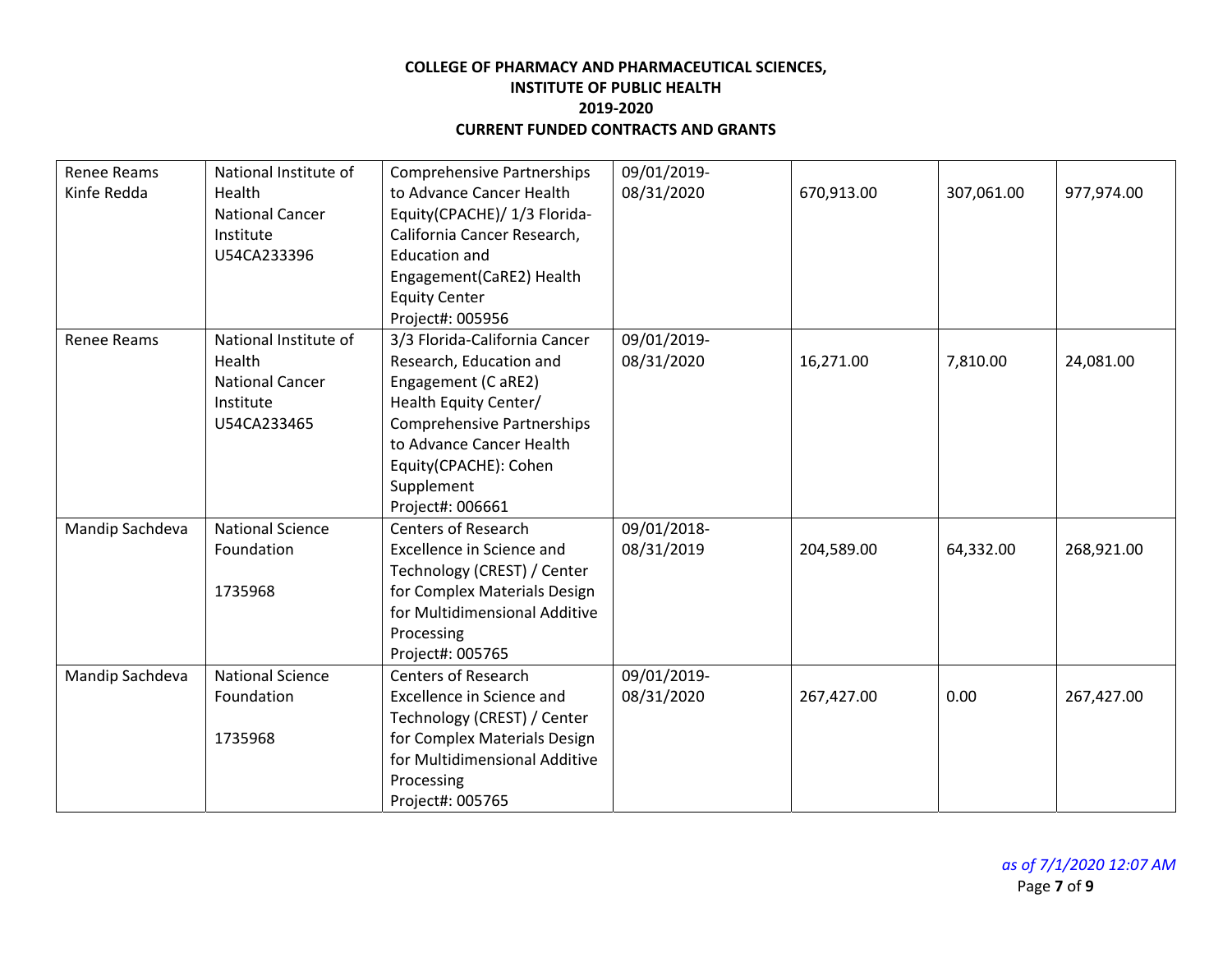| Mandip Sachdeva  | <b>State University</b>   | Medical Marijuana Clinical          | 12/01/2019- |              |            |              |
|------------------|---------------------------|-------------------------------------|-------------|--------------|------------|--------------|
|                  | System, Board of          | <b>Outcomes Research</b>            | 07/31/2020  | 64,773.00    | 6,477.00   | 71,250.00    |
|                  | Governors                 | Consortium Grants Program/          |             |              |            |              |
|                  | University of Florida     | Hyaluronic acid functionalized,     |             |              |            |              |
|                  |                           | Cannabidiol-loaded                  |             |              |            |              |
|                  |                           | Mesenchymal Stem Cells              |             |              |            |              |
|                  |                           | (MSC)-Derived Exosomes for          |             |              |            |              |
|                  |                           | <b>Drug Resistant Cancers</b>       |             |              |            |              |
|                  |                           | Project#: 006663                    |             |              |            |              |
| Karam Soliman    | National Institute of     | <b>Research Centers in Minority</b> | 08/01/2019- |              |            |              |
| Carl Goodman     | Health                    | Institutions (RCMI) (U54)/          | 02/29/2020  | 1,760,215.00 | 754,520.00 | 2,514,735.00 |
|                  | National Institute on     | <b>FAMU Center for Health</b>       |             |              |            |              |
|                  | Minority Health and       | Disparities Research -              |             |              |            |              |
|                  | <b>Health Disparities</b> | <b>ADMINISTRATION CORE</b>          |             |              |            |              |
|                  | U54MD007582               | Project#: 006259                    |             |              |            |              |
| Karam Soliman    | National Institute of     | <b>Research Centers in Minority</b> | 03/01/2020- |              |            |              |
| Carl Goodman     | Health                    | Institutions (RCMI) (U54)/          | 02/28/2021  | 1,804,608.00 | 710,127.00 | 2,514,735.00 |
|                  | National Institute on     | <b>FAMU Center for Health</b>       |             |              |            |              |
|                  | Minority Health and       | Disparities Research                |             |              |            |              |
|                  | <b>Health Disparities</b> | Project#: 006259                    |             |              |            |              |
|                  | U54MD007582               |                                     |             |              |            |              |
| Syreeta Tilghman | National Institute of     | <b>Support of Competitive</b>       | 08/01/2018- |              |            |              |
|                  | Health                    | Research (SCORE) Research           | 07/31/2019  | 250,000.00   | 115,754.00 | 365,754.00   |
|                  | <b>National Cancer</b>    | Advancement Award (SC1)/ A          |             |              |            |              |
|                  | Institute                 | Novel Phytochemical Alters          |             |              |            |              |
|                  | SC1GM125617               | Letrozole-Resistant Breast          |             |              |            |              |
|                  |                           | <b>Cancer Metastasis</b>            |             |              |            |              |
|                  |                           | Project#: 006199                    |             |              |            |              |